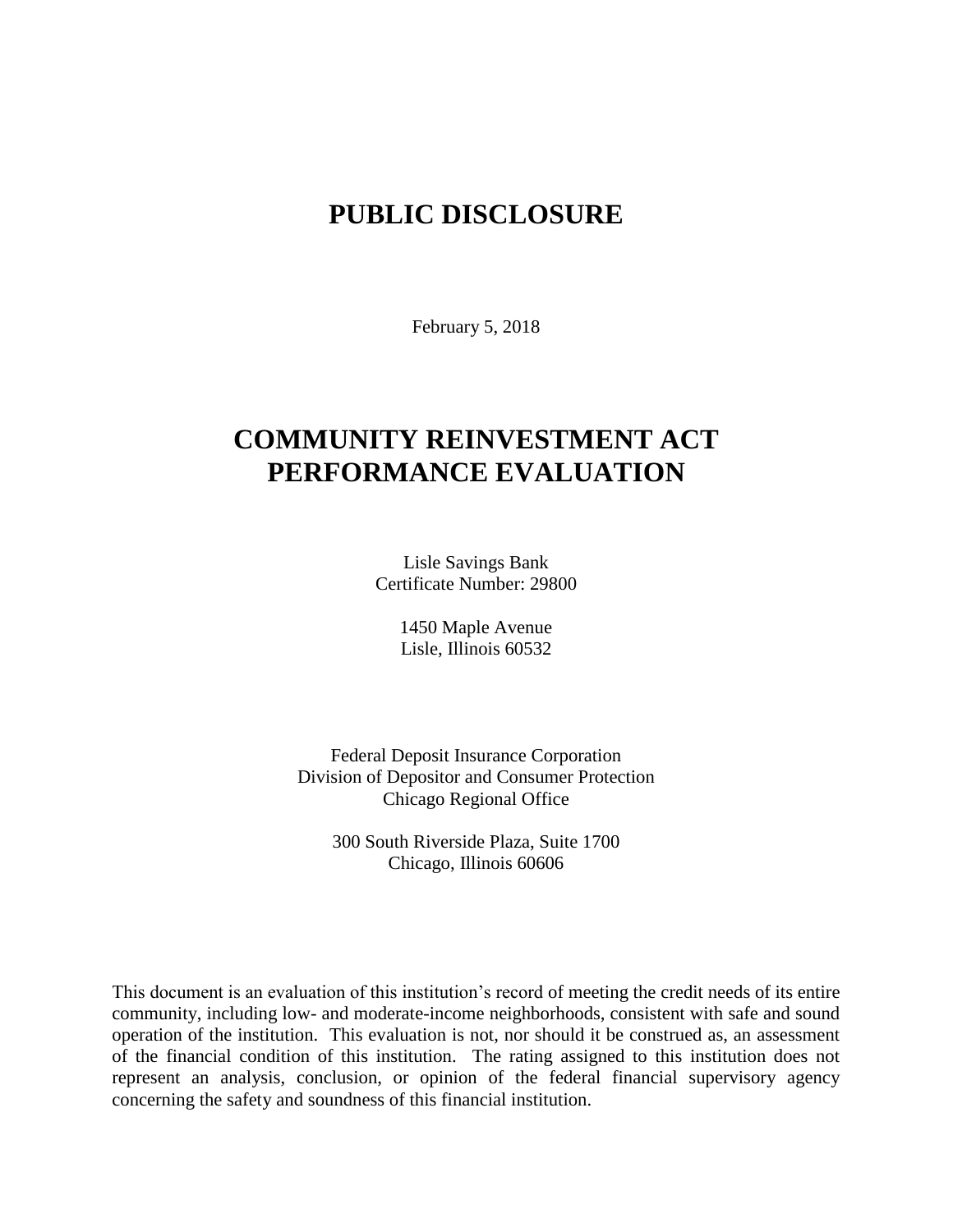# **INSTITUTION RATING**

**INSTITUTION'S CRA RATING:** This institution is rated **Satisfactory.** An institution in this group has a satisfactory record of helping to meet the credit needs of its assessment area, including low- and moderate-income neighborhoods, in a manner consistent with its resources and capabilities.

Lisle Savings Bank's Community Reinvestment Act (CRA) performance under the Lending Test and Community Development Test supports the overall rating. Examiners did not identify any evidence of discriminatory or other illegal credit practices that would affect the rating.

## **The Lending Test is rated Satisfactory.**

- The loan-to-deposit (LTD) ratio is reasonable given the institution's size, financial condition, and assessment area credit needs.
- A substantial majority of loans and other lending related activities are in the institution's assessment area.
- The distribution of loans to borrowers reflects, given the demographics of the assessment area, reasonable penetration among borrowers of different income levels.
- The geographic distribution of loans reflects poor dispersion throughout the assessment area.
- The institution did not receive any CRA-related complaints since the previous evaluation; therefore, this factor did not affect the Lending Test.

## **The Community Development Test is rated Satisfactory.**

• The institution's community development performance demonstrates adequate responsiveness to community development needs in its assessment area through community development loans, qualified investments, and community development services. Examiners considered the institution's capacity and the need and availability of such opportunities for community development in the assessment area.

# **SCOPE OF EVALUATION**

#### **General Information**

The evaluation covers the period from the previous evaluation dated February 10, 2015, to the current evaluation dated February 5, 2018. Examiners used the Interagency Intermediate Small Institution Examination Procedures to evaluate Lisle Savings Bank's CRA performance. These procedures include the Small Bank Lending Test and the Community Development Test.

The Lending Test evaluates performance under the following criteria:

- LTD ratio.
- Assessment area concentration,
- Geographic distribution,
- Borrower profile, and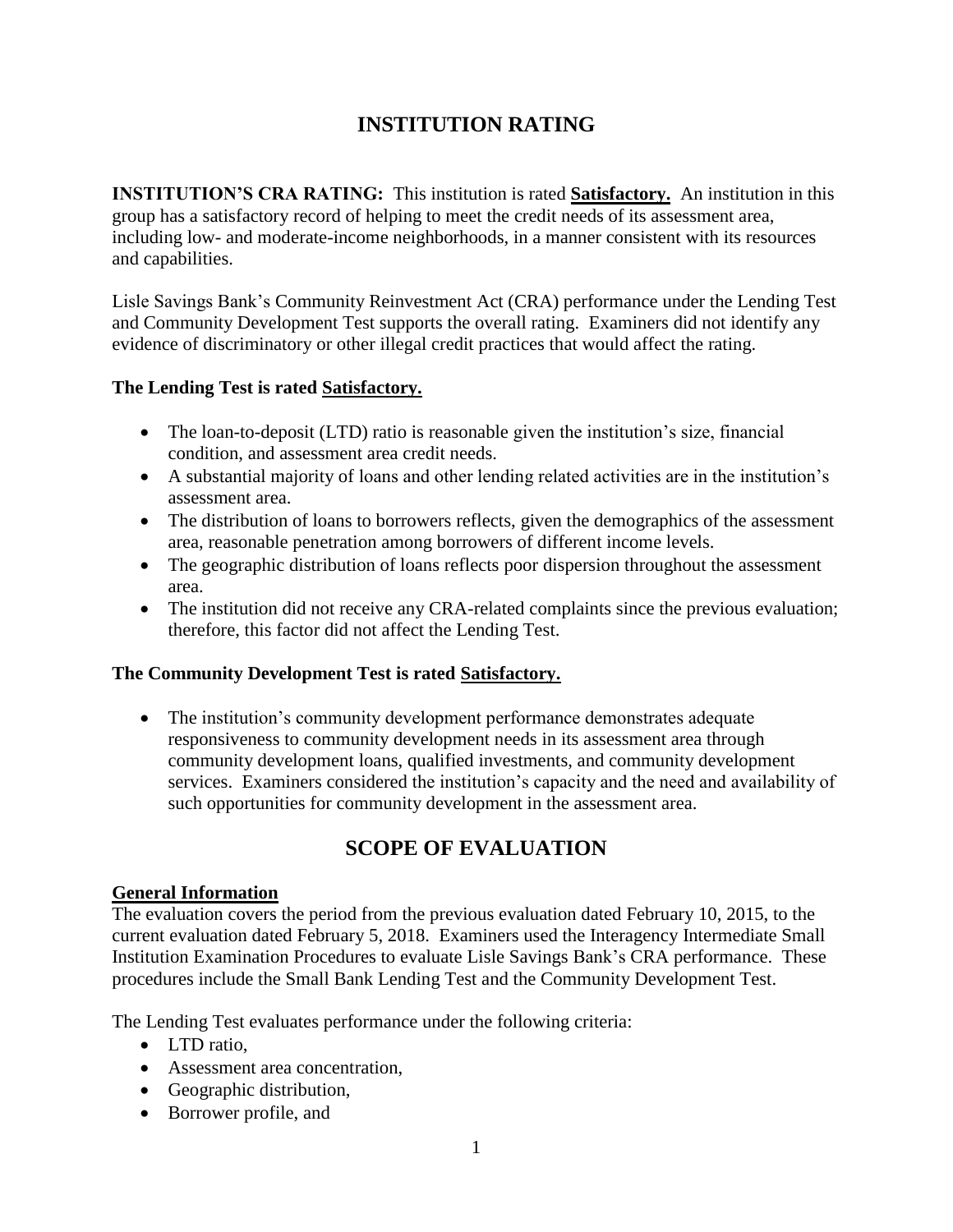While the bank did not originate any home mortgage loans in low-income census tracts during the review period, the lending is comparable with aggregate lending in 2015 and 2016. Additionally, the table shows lending opportunities in low-income census tracts are very limited as only 0.5 percent of owner-occupied housing units are in such tracts based on 2010 U.S. Census data and only 1.0 percent based on the 2015 ACS data.

The bank's lending in moderate-income census tracts in 2015 (1.5 percent) and 2016 (1.9 percent) was significantly below aggregate lenders performance and demographic data. The bank originated 2.4 percent of its home mortgage loans in moderate-income tracts in 2017. Despite the bank's effort to market its first time homebuyers program in moderate-income census tracts, no loans under the program were originated there. There is a high level of competition from other financial institutions in the moderate-income census tracts. The bank's two full-service offices are approximately six to nine miles from the nearest clusters of low- and moderate-income census tracts, with numerous other local and regional bank competitors present in these areas. Nonetheless, the table shows that aggregate lenders originated 7.8 percent of the home mortgage loans in moderate-income census tracts in 2015 and 7.7 percent in 2016; this indicates that there are opportunities in such areas. The bank's lending performance indicates a poor penetration of home mortgage loans in moderate-income geographies, and poor performance overall.

#### **Response to Complaints**

The bank did not receive any CRA-related complaints since the previous evaluation; therefore, this criterion did not affect the Lending Test rating.

# **COMMUNITY DEVELOPMENT TEST**

LSB demonstrates adequate responsiveness to the community development needs of its assessment area through qualified community development loans, community development investments, and community development services. Examiners considered the institution's capacity to participate in such activities, as well as the availability of community development opportunities and performance of similar institutions in the assessment area.

## **Community Development Loans**

LSB originated five community development loans totaling \$4.0 million during the review period. All community development loans were purchased from the Solomon Hess SBA Loan Fund, LLC. The fund is a certified Community Development Financial Institution (CDFI) fund that provides community development loans which support economic development and meet the SBA 7(a) program standards. The SBA works with lenders to provide loans targeted to small businesses and start-ups for the purpose of purchasing buildings or land, providing working capital, purchasing inventory and the like. Community contacts identified a need for small business loans. Additionally, the unemployment rates in the assessment area reflect a slow recovery from the recession, particularly in low- and moderate-income (LMI) areas. SBA 7(a) lending is considered responsive to assessment area needs by supporting job creation.